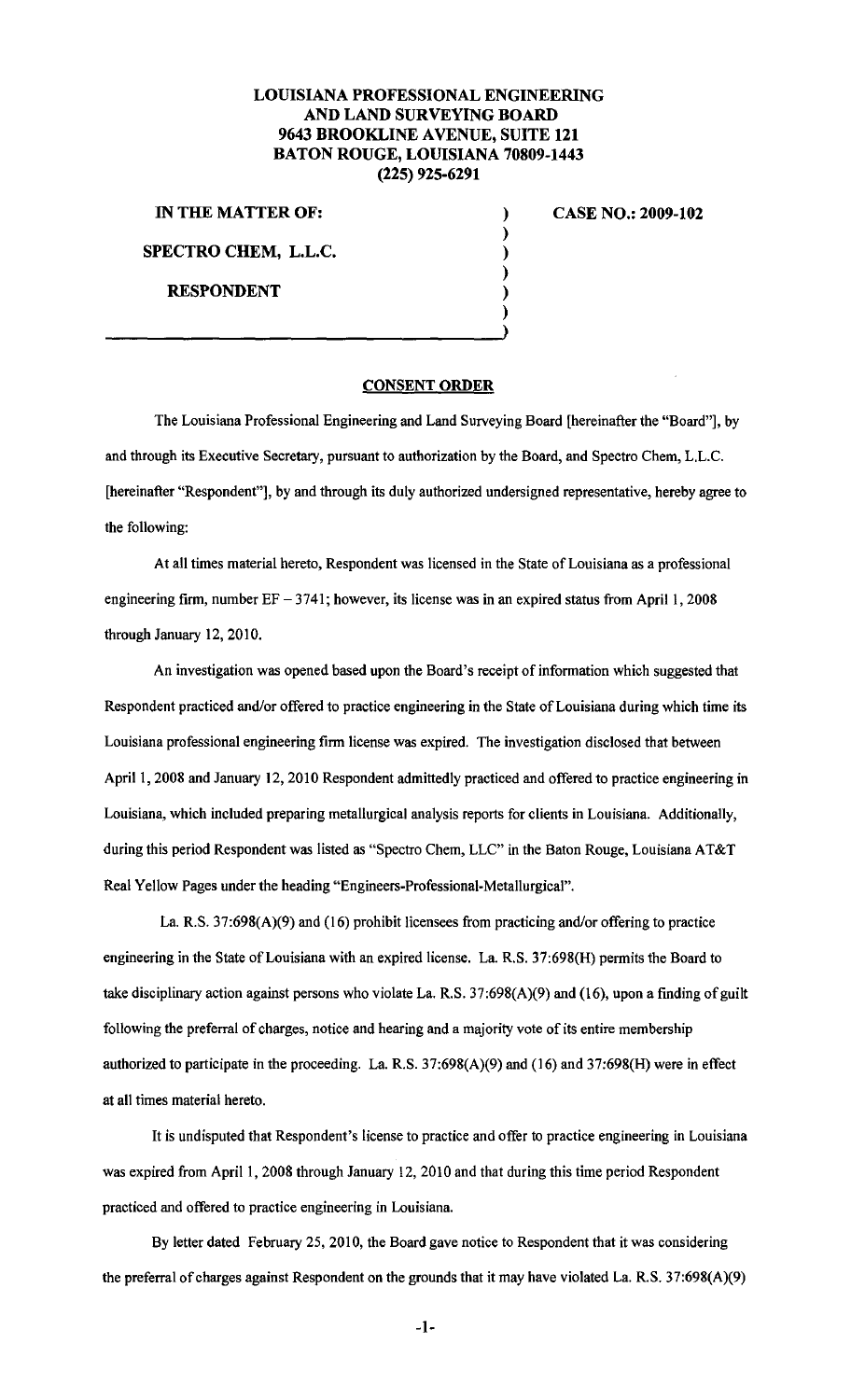and (16), relative to practicing and/or offering to practice engineering in the State of Louisiana with an expired license.

Wishing to dispense with the need for further disciplinary action and to conclude the instant proceeding without further delay and expense, for the purpose of this proceeding only, Respondent and the Board do hereby enter into this Consent Order, in which Respondent of its own free will consents to the issuance of a Consent Order by the Board, wherein Respondent agrees to (a) pay a fine of one thousand (\$1,000.00) dollars, (b) pay administrative costs of four hundred two and 69/100 (\$402.69) dollars, (c) pay past unpaid renewal fees of one hundred eighty (\$180.00) dollars, (d) have its supervising professional successfully complete the Board's online Louisiana Laws and Rules Examination and (e) the publishing of this Consent Order on the Board's website and a summary of this matter in the Board's official journal, the Louisiana Engineer and Surveyor Journal, and the reporting of this matter to the National Council of Examiners for Engineering and Surveying (NCEES), identifying Respondent by name.

Respondent admits to violations of the referenced statutes and/or rules regarding the practicing of and offering to practice engineering in the State of Louisiana with an expired license. Respondent acknowledges awareness of said laws and/or rules and states that it will comply with all applicable laws and rules henceforth. Respondent has been advised of its right to be represented by counsel before the Board and/or to appear at any hearing personally or by counsel and present witnesses and evidence in its own behalf, and it hereby waives this right and its right to appeal; and it states affirmatively that it has been afforded all administrative remedies due it under the law.

Therefore, in consideration of the foregoing and by signing this Consent Order, Respondent does hereby waive its right to a hearing before the Board, to the presenting of evidence and witnesses in its behalf, to Findings of Fact and Conclusions of Law in this case, and to judicial review of this Consent Order.

Respondent hereby represents (a) that it fully understands the meaning and intent of this Consent Order, including but not limited to its final and binding effect, (b) that it has voluntarily entered into this Consent Order and that no other promise or agreement of any kind has been made to or with it by any person whatsoever to cause the execution of this instrument and (c) that the sanctions set forth in this Consent Order do not prevent the Board from taking further disciplinary or enforcement action against Respondent on matters not specifically addressed in this Consent Order.

WHEREFORE, the Louisiana Professional Engineering and Land Surveying Board and Respondent agree that:

I. Respondent shall pay a fine of one thousand (\$1,000.00) dollars, which shall be tendered to the Board by certified check payable to the Board, due upon the signing ofthis Consent Order; and

-2-